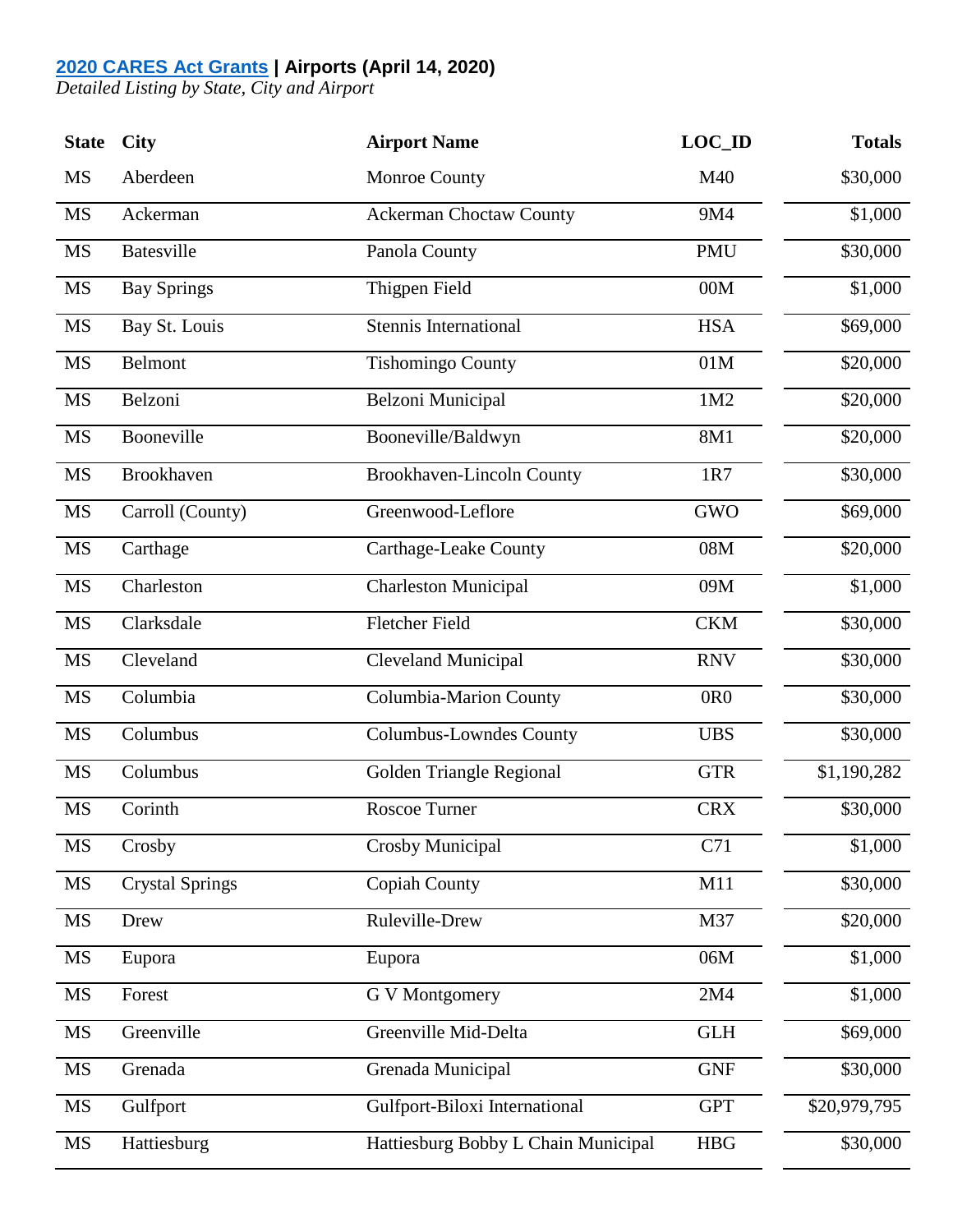| <b>MS</b> | Hollandale           | Hollandale Municipal                        | 14M        | \$1,000     |
|-----------|----------------------|---------------------------------------------|------------|-------------|
| <b>MS</b> | <b>Holly Springs</b> | Holly Springs-Marshall County               | M41        | \$20,000    |
| <b>MS</b> | Houston              | <b>Houston Municipal</b>                    | M44        | \$20,000    |
| <b>MS</b> | Indianola            | Indianola Municipal                         | IDL        | \$30,000    |
| <b>MS</b> | Iuka                 | Iuka                                        | 15M        | \$30,000    |
| <b>MS</b> | Jackson              | <b>Hawkins Field</b>                        | <b>HKS</b> | \$69,000    |
| <b>MS</b> | Jackson              | Jackson-Medgar Wiley Evers<br>International | <b>JAN</b> | \$8,561,630 |
| <b>MS</b> | Kosciusko            | Kosciusko-Attala County                     | <b>OSX</b> | \$20,000    |
| <b>MS</b> | Laurel               | Hesler-Noble Field                          | <b>LUL</b> | \$69,000    |
| <b>MS</b> | Lexington            | C A Moore                                   | 19M        | \$20,000    |
| <b>MS</b> | Louisville           | Louisville Winston County                   | <b>LMS</b> | \$30,000    |
| <b>MS</b> | Lumberton            | <b>I H Bass Jr Memorial</b>                 | 4R1        | \$1,000     |
| <b>MS</b> | Macon                | Macon Municipal                             | 20M        | \$20,000    |
| <b>MS</b> | Madison              | <b>Bruce Campbell Field</b>                 | <b>MBO</b> | \$30,000    |
| <b>MS</b> | Magee                | Magee Municipal                             | 17M        | \$20,000    |
|           |                      | McComb/Pike County/John E Lewis             |            |             |
| MS        | McComb               | Field                                       | <b>MCB</b> | \$30,000    |
| <b>MS</b> | Meridian             | Key Field                                   | <b>MEI</b> | \$1,079,543 |
| MS        | Moselle              | Hattiesburg-Laurel Regional                 | PIB        | \$69,000    |
| MS        | Natchez              | Hardy-Anders Field Natchez-Adams<br>County  | <b>HEZ</b> | \$69,000    |
| <b>MS</b> | New Albany           | New Albany-Union County                     | M72        | \$30,000    |
| <b>MS</b> | Newton               | <b>James H Easom Field</b>                  | M23        | \$20,000    |
|           |                      | Okolona Municipal-Richard Stovall           |            |             |
| <b>MS</b> | Okolona              | Field                                       | 5A4        | \$30,000    |
| <b>MS</b> | Olive Branch         | <b>Olive Branch</b>                         | <b>OLV</b> | \$69,000    |
| <b>MS</b> | Oxford               | University-Oxford                           | <b>UOX</b> | \$69,000    |
| <b>MS</b> | Pascagoula           | <b>Trent Lott International</b>             | PQL        | \$69,000    |
| <b>MS</b> | Philadelphia         | Philadelphia Municipal                      | <b>MPE</b> | \$20,000    |
| $\rm MS$  | Picayune             | Picayune Municipal                          | <b>MJD</b> | \$30,000    |